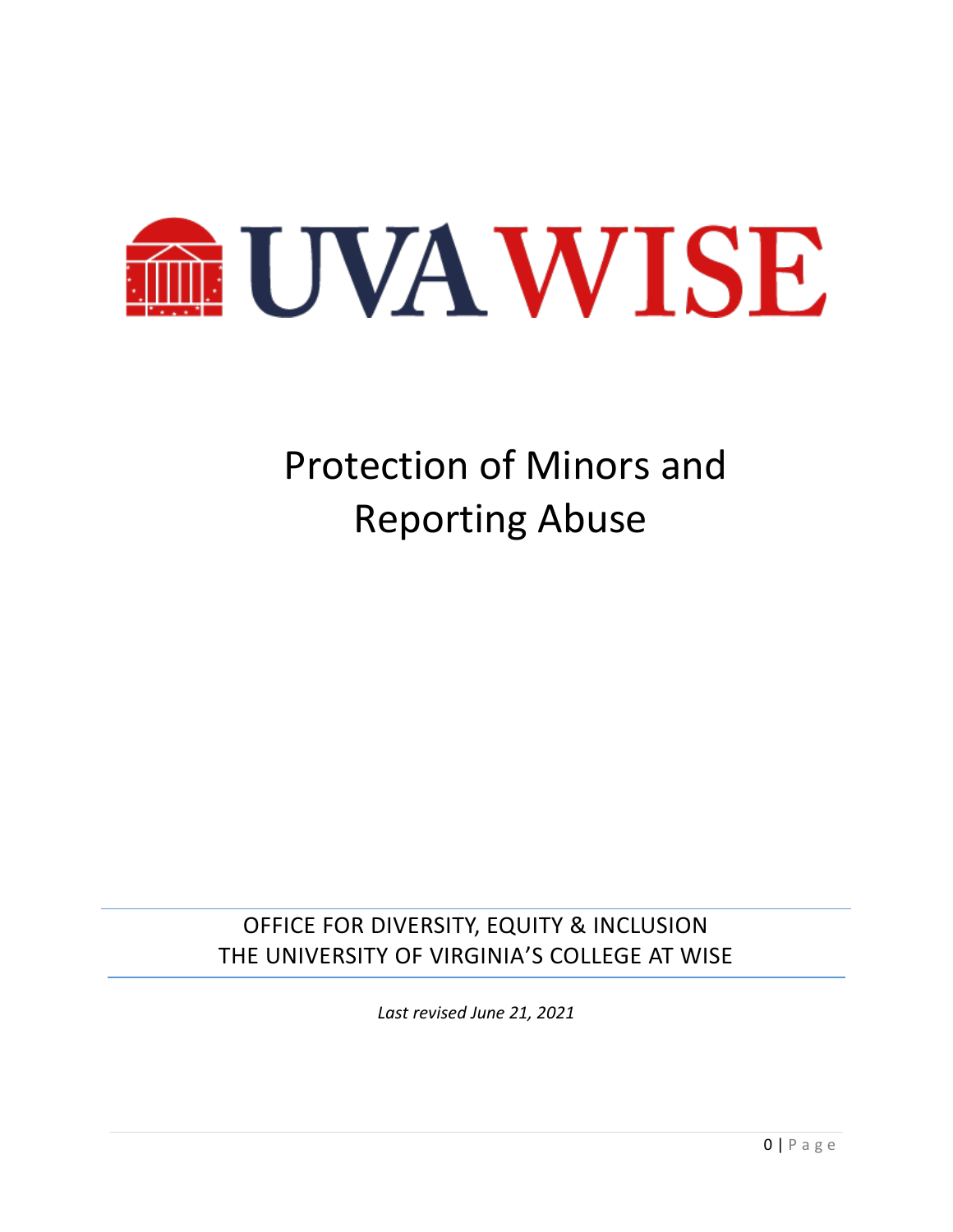# TABLE OF CONTENTS

**CAMPUS SECURITY-CLERY ACT:** *UVA WISE is committed to helping the campus community provide for their own safety and security. The Annual Security Report and Fire Safety Report containing information on campus security and personal safety, including alerts, fire safety, crime prevention tips, and crime statistics is available* at [www.uvawise.edu/ASR](http://www.uvawise.edu/ASR)*. A copy is available upon request by calling 276-328-0190 or 276- 376-3451.*

*The University of Virginia's College at Wise is accredited by the Southern Association of Colleges and Schools Commission on Colleges to award the baccalaureate degree. Contact the Commission on Colleges at 1866 Southern Lane, Decatur, Georgia 30033-4097 or call 404-679-4500 for questions about the accreditation of The University of Virginia's College at Wise.*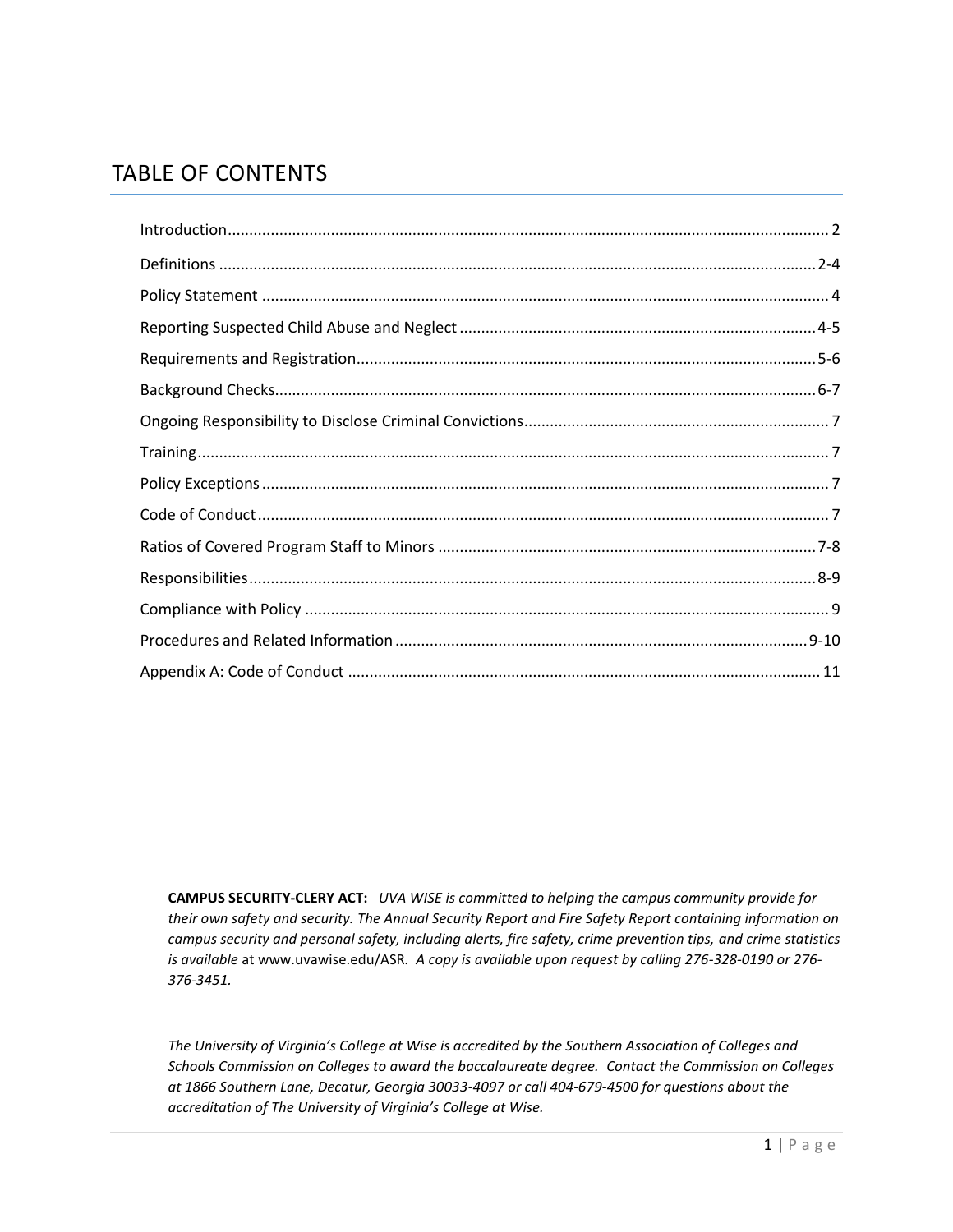# INTRODUCTION

UVA WISE (the "College") is committed to maintaining a respectful, professional and nondiscriminatory environment. The College is committed to providing a safe and secure environment for minors participating in College-sponsored programs and activities on College property and in College facilities or under the authority of the College at other locations. To safeguard these individuals and provide for their well-being and comply with applicable laws, the College has established minimum requirements for those who work with or interact with individuals under the age of 18.

### DEFINITIONS

Additional terms used in this policy are defined below.

**Affiliated Persons:** (1) Students who are registered or enrolled for credit-bearing coursework and who are seeking a degree and (2) College employees, consisting of all full-time and part-time faculty, College staff, classified staff, wage employees (including temps), professional research staff, and post-doctoral fellows.

**Student:** A new or re-admitted student will be considered enrolled if the following conditions are met: 1) the student is pre-registered for courses in any term (fall, spring or summer); and 2) the student's attendance in at least one class has been verified. After classes begin, students need to be attending classes in order to continue their enrollment status. Students are considered continuously enrolled when they are registered for consecutive fall and spring terms. In addition, those who arrive to campus prior the start of classes for official College functions including, but not limited to student employment, trainings, athletics, band, Expedition are considered UVA WISE students.

**Employee**: Categories of individuals employed at UVA WISE include:

- **Classified Staff:** A salaried non-faculty employee hired before July 1, 2006 and covered by the Virginia Personnel Act and State Human Resource policies**.**
- **University Staff:** A salaried non-faculty employee, including transfers from other state agencies, hired on or after July 1, 2006 and covered by University Human Resources policies.
- **Academic Faculty:** Members elected initially in positions whose major emphasis is on teaching and research. In addition, members employed initially in academic administrative positions with some responsibilities for teaching and research and who possess suitable academic qualifications may be designated members of the Academic Faculty, if deemed appropriate by the Chancellor, the Provost, and the Academic Dean.
- **General Faculty:** Members employed, usually before July 1, 2006, in administrative positions with minimal responsibilities for teaching and research.

**Child Abuse and Neglect:** Physical abuse, physical neglect, sexual abuse, or emotional/mental maltreatment of a child.

**College Facility:** Any defined space of the College, including a room, lab, series of labs, building, or controlled outdoor area.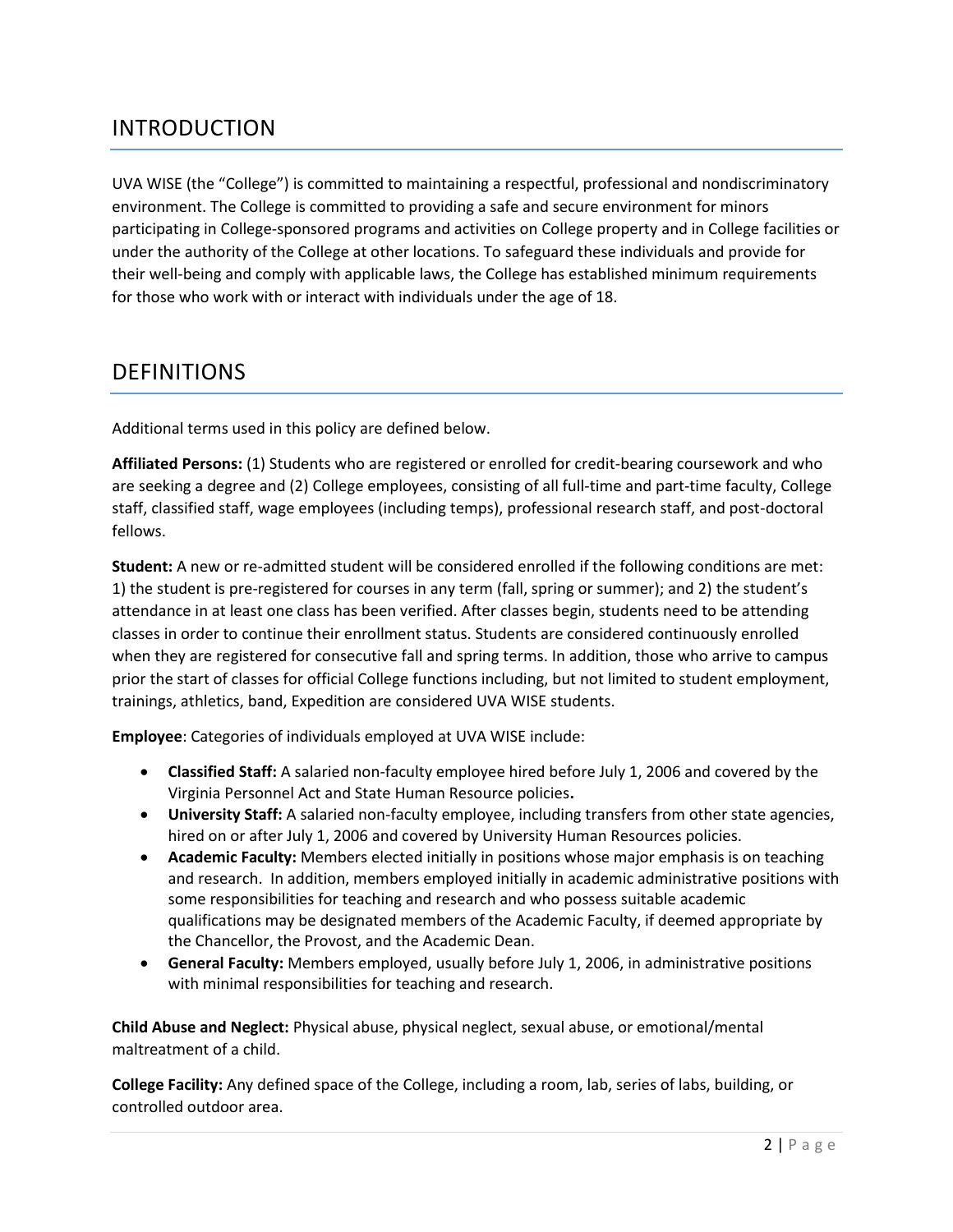**College Property:** Land or buildings that the College owns or leases and that is under the control of the Board of Visitors. College property also includes premises the College uses for activities of its offices, departments, personnel, or students

**Covered Program:** An organized program involving direct contact with minors that is sponsored by a College academic or administrative unit and takes place on or off College property. In addition, an organized program involving direct contact with minors conducted by a third party that takes place on College property.

**Covered Program Staff:** All individuals who work with or otherwise come into direct contact with minors in a covered program. This includes members of the College (faculty, staff, and students), volunteers, and all individuals employed by, contracted by, or volunteering for a third party for a covered program.

**Direct Contact:** Care, guidance, control, or supervision of minors in one-to-one or group settings.

**Minor:** An individual under the age of 18.

**Organized Program:** An academic, athletic, or recreational activity offered to minor participants. This includes, but is not limited to, summer camps, sports camps, academic camps, theater camps, music camps, workshops, conferences, competitions, group experiential learning opportunities, and other enrichment programs. Organized programs can be residential or non-residential.

**Responsible Employee**: Title IX uses the concept of notice, and imposes obligations on colleges and universities when a report of a sex/gender discrimination or harassment is given to a "responsible employee." Every faculty, staff, and volunteer on campus who works with students or minors, and every person identified as a Campus Security Authority (CSA) under the Clery Act must immediately report to the Title IX Coordinator any Prohibited Conduct reported to them or observed by them, including the name of the complainant and respondent, if known, and all known details as a "Responsible Employee". The College requires everyone in the campus community, including Confidential Employees, to report the suspected abuse of children (those under the age of 18).

**Sponsoring Unit:** An academic or administrative unit that is responsible for the coordination of space usage and/or for conducting the covered program activity.

**Third Party:** An organization or individual or external program from outside of the College that uses College facilities to conduct a covered program pursuant to an approved contract or other use agreement with a sponsoring College academic or administrative unit. For example, athletic camp or academic camp.

**Visiting Faculty:** Visiting faculty visit the College for a short term, usually one year or less. During their appointment at the College, they hold faculty rank as described in the appointment letter. Visiting faculty may serve with or without pay.

**Volunteer:** An individual permitted under specific conditions to perform activities on behalf of the College, but who is not an employee of the College and, therefore, is not generally entitled to the benefits granted to employees.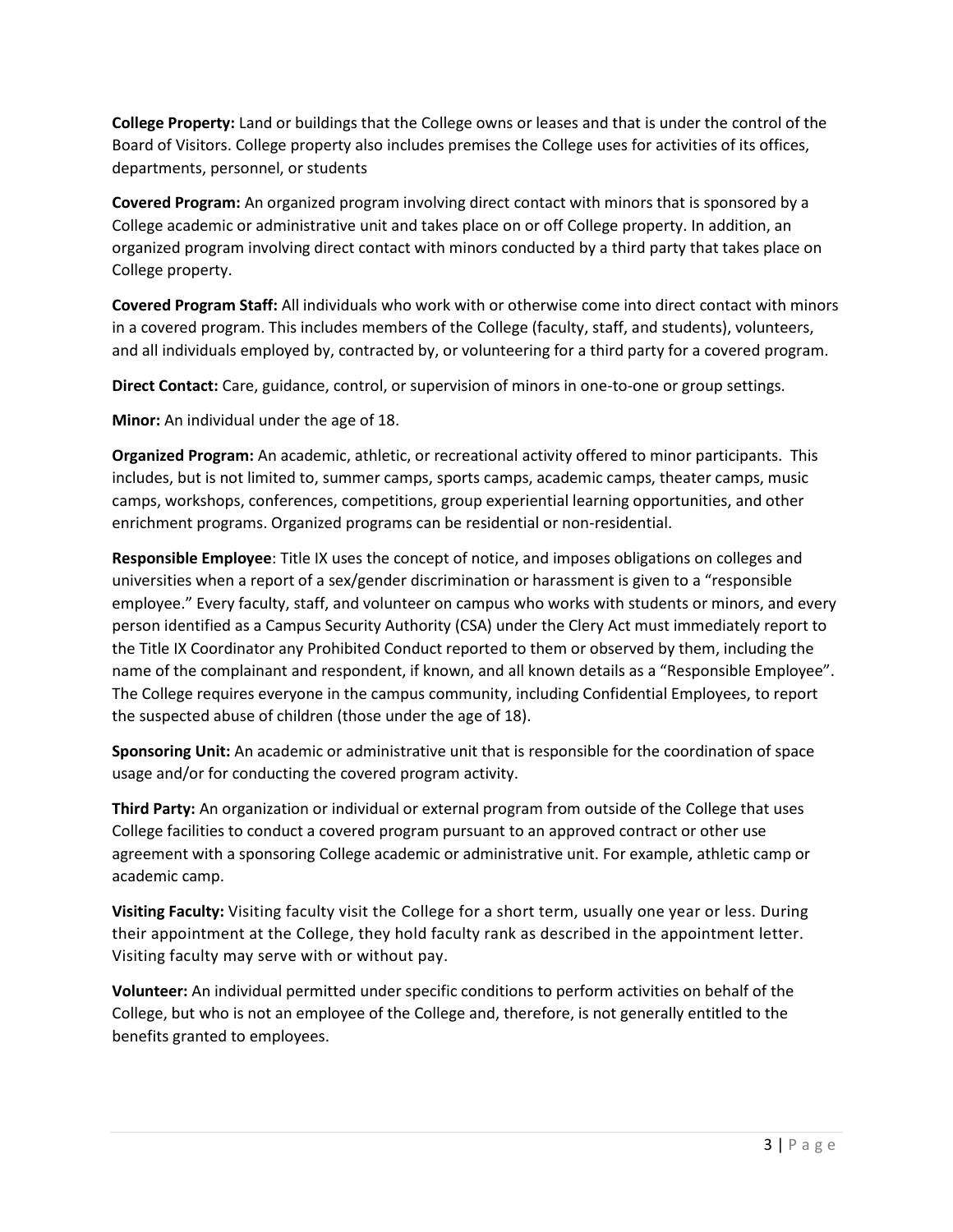### POLICY STATEMENT

All affiliated persons, visiting faculty, visiting scholars, and volunteers who work with or interact with minors are expected to be familiar with and comply with the provisions of this Policy, any related College policies, and applicable procedures. This includes a program or activity conducted on College property, in a College facility, or under the authority of the College at another location. In addition, third parties who are being sponsored by a College academic or administrative unit for use of a College facility must adhere to this Policy and associated procedures.

# REPORTING SUSPECTED CHILD ABUSE AND NEGLECT

All affiliated persons, visiting faculty, volunteers, and third-party members of the College community who, in their professional or official capacity have reason to suspect child abuse or neglect, must report the matter immediately to:

1. The local department of social services of the county or city wherein the child resides or wherein the abuse or neglect is believed to have occurred or to the Virginia Department of Social Services (DSS) toll-free child abuse and neglect hotline 1-800-552-7096.

#### **and** to:

2. The College's Office for Diversity, Equity & Inclusion in person/via phone at 276-870-5065 or to the University Office of Youth Protection via phone at 513-319-7050 or email at [youthprotection@virginia.edu](mailto:youthprotection@virginia.edu) an[d dei@uvawise.edu.](mailto:dei@uvawise.edu)

If the suspected child abuse or neglect presents an imminent danger or emergency, contact 911 immediately.

No person is required to make a report if the person has actual knowledge that the same matter has already been reported to the Department of Social Services' child abuse and neglect hotline and the College's Office of Compliance & Inclusion. If there is any doubt about whether a report has been made or included all relevant information, an additional report shall be made.

#### Protection for Reporting Parties:

Pursuant to Virginia Code § 63.2-1509, any person who makes a report or provides records or information pursuant to subsection A or who testifies in any judicial proceeding arising from such report, records, or information shall be immune from any civil or criminal liability or administrative penalty or sanction on account of such report, records, information, or testimony, unless such person acted in bad faith or with malicious purpose.

### REQUIREMENTS AND REGISTRATION

Requirements for Programs and Activities involving Minors:

#### **1. Sponsoring Unit:**

All covered programs must have a College sponsoring unit, and the sponsoring unit must identify a designee to coordinate the registration, background check, and training process.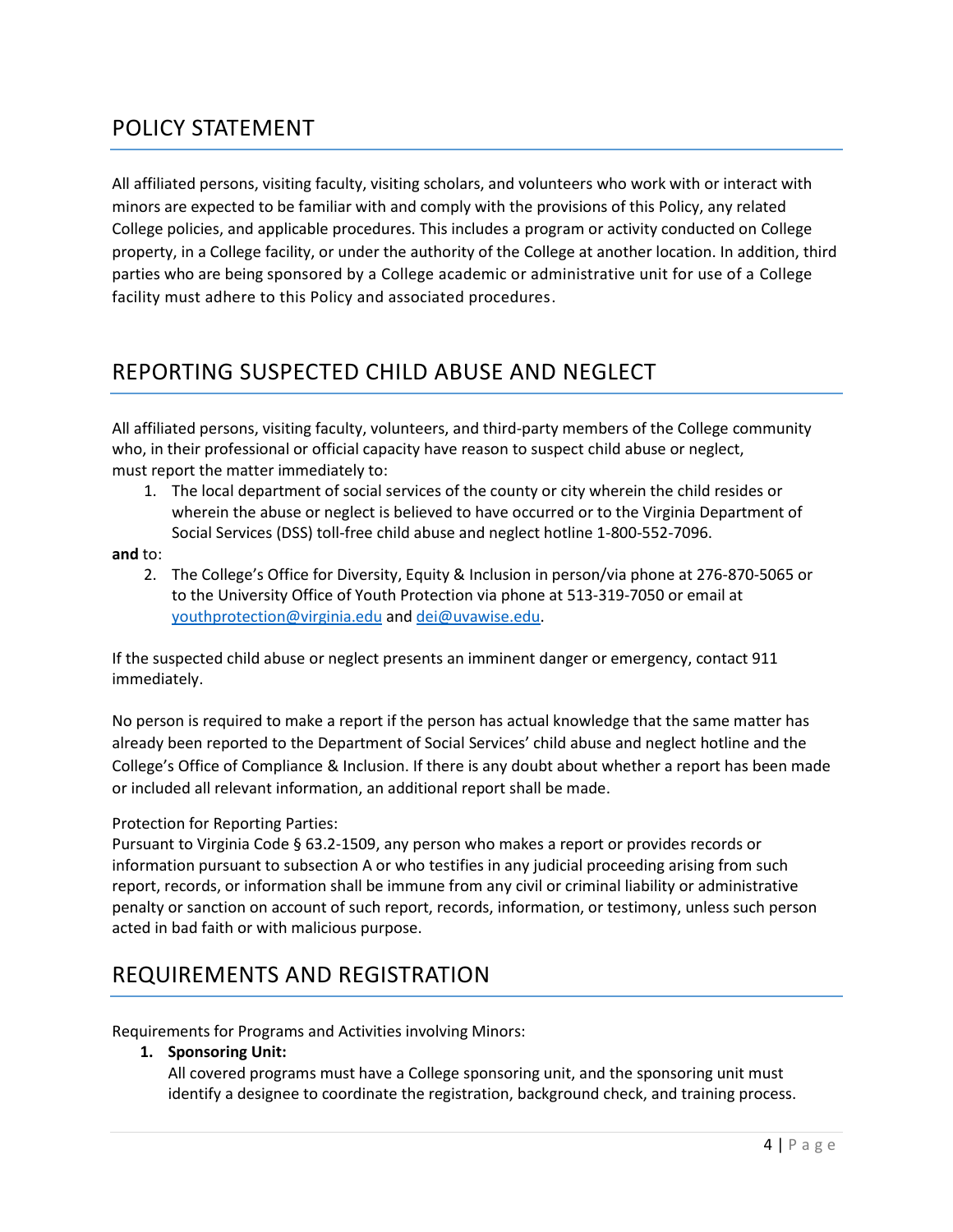Third parties must adhere to the provisions of policies pertaining to solicitation, advertising, use of copyrighted materials, and publicity. These policies can be found in both the [Student](https://www.uvawise.edu/wp-content/uploads/2019/01/Student-Organization-Handbook-2018-2019_Updated.pdf)  [Government Handbook](https://www.uvawise.edu/wp-content/uploads/2019/01/Student-Organization-Handbook-2018-2019_Updated.pdf) and the [Student Handbook.](https://www.uvawise.edu/wp-content/uploads/2018/09/uvawise-student-handbook-2018-2019.pdf)

### **2. Registration and Approval:**

Covered programs must be approved by the head of the sponsoring unit. A sponsoring unit designee is responsible for registering programs with the University Office of Youth Protection. Access to the Youth Protection Portal to register programs can be requested by emailing [youthprotection@virginia.edu](mailto:youthprotection@virginia.edu) and copying [dei@uvawise.edu](mailto:dei@uvawise.edu) . Registration must be completed no later than thirty (30) calendar days prior to the commencement date of the program.

The covered program will not be approved to operate if required registration information is missing, or if minimum covered program staffing ratios are not met based on the anticipated number of minors attending the covered program.

The following programs and activities are *not* considered covered programs:

- College classes that have matriculated or enrolled students under the age of 18;
- Events such as sporting events, concerts, festivals, speaker series, and other educational or entertainment events on College property that are open to the general public where minors may be present but are not in the care or custody of College staff;
- Programs or activities where the expectation is a minor's parent or guardian will be present;
- College residential housing programs where the only minors participating in the program are (i) College undergraduate or graduate students; or (ii) dependents of College students or employees residing with the student/employee in College residential housing for families.
- Preschool through 12th grade school groups visiting College premises for the purpose of conducting tours or as patrons of educational or entertainment events with the students being in the care and custody of the touring or visiting staff;
- Research programs that are subject to the Institutional Review Board guidelines, policies, and oversight for research involving human subjects;
- Non-College programs where the only involvement of the College is in assisting with the placement of College students as volunteers, interns, etc. and the program is not located on College property; and
- College programs where the only involvement of a minor is in the capacity as an employee, intern, observer, or volunteer. (For policies and procedures relevant to minors participating as volunteers in College programs, see [HRM-001: Authorization and Engagement of Volunteers.](https://uvapolicy.virginia.edu/policy/HRM-001))

*Any third party conducting a covered program on College property must have coverage of insurance and must contact the Office of College Services prior to the covered program to confirm coverage level.* 

### BACKGROUND CHECKS

In addition to HRM-034 requirements for employee background checks, a background check must be completed for all covered program staff.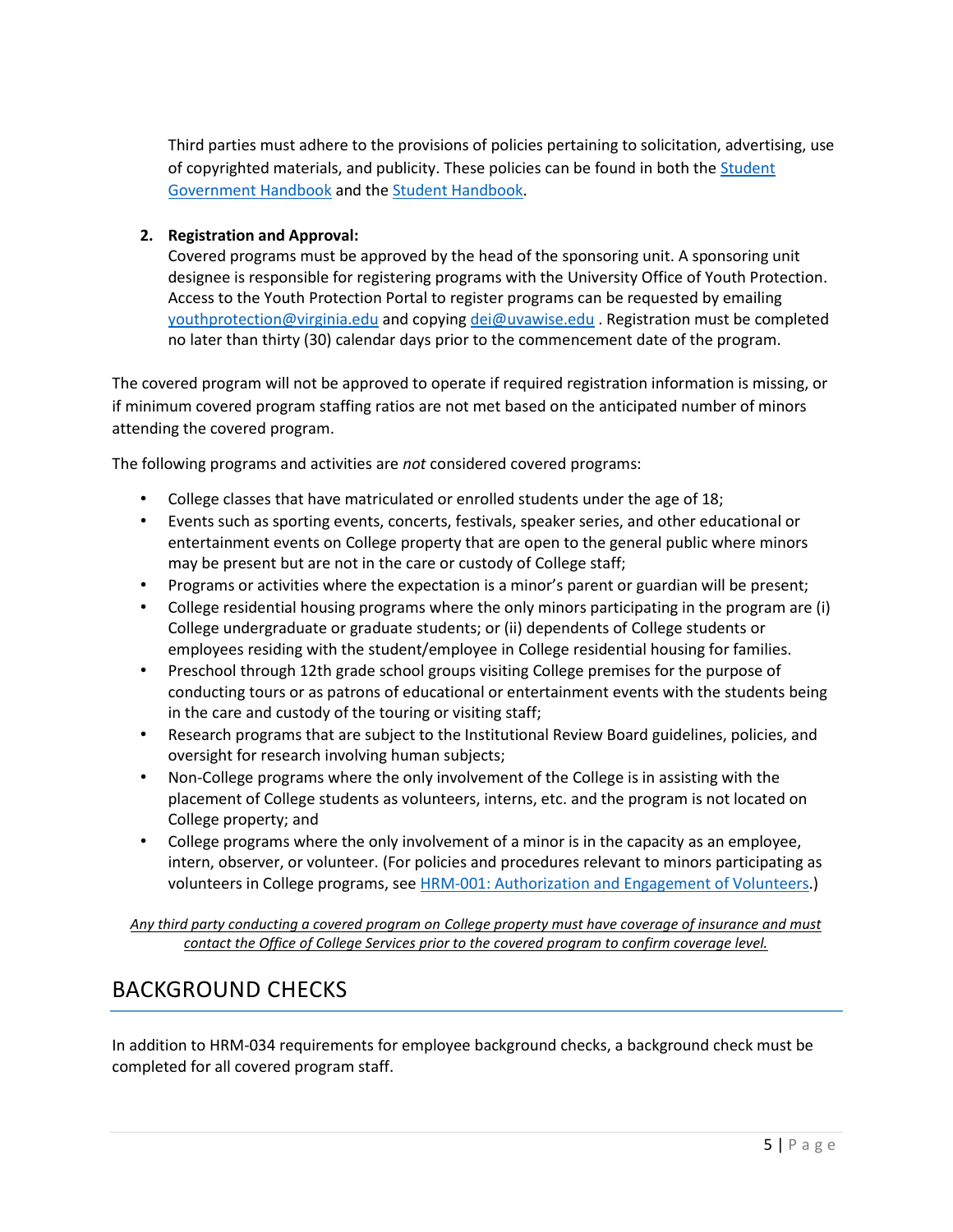Background checks must be completed for new covered program staff prior to a covered program staff member having any direct contact with minors as part of a covered program. For covered program staff not subjected to HRM-034, a background check with a satisfactory outcome completed within twentyfour months prior to the start of the covered program will satisfy this requirement.

The background completion date for each covered program staff member must be included in the registration with the University Office of Youth Protection.

Background checks must comply with the Fair Credit Reporting Act (FCRA) and cover a minimum of seven (7) years of Criminal History verification at the county, national, and international (if applicable) levels, in addition to a national Sexual Offender check. Background checks must have been completed within the previous twenty-four months of the covered program session start-date.

Each sponsoring unit or their designee will be required to submit the background check results to the University Office of Youth Protection for all covered program staff at least 72 hours prior to the start of the covered program session. Should a covered program staff person be an employee of the College who has had a College-run background check in the last twenty-four months, the sponsoring unit may indicate that on the submission form.

Covered program staff may not work in any covered program until their background check is completed, reviewed, and approved.

Affiliated persons must obtain background checks through the College. If third party, visiting faculty/ scholars, and volunteer covered program staff wish to use a background check not obtained through the College, prior approval must be received from the University Office of Youth Protection.

# ONGOING RESPONSIBILITY TO DISCLOSE CRIMINAL CONVICTIONS

Se[e the Virginia DHRM Standard of Employee Conduct Standard](http://www.dhrm.virginia.gov/docs/default-source/hrpolicy/pol1_60.pdf?sfvrsn=2) for details on employees' ongoing responsibility to disclose criminal convictions. From the date of the last background check, any covered program staff convicted for any crime (excluding moving traffic violations) has five (5) calendar days to report the conviction. In accordance with HRM-034, College employees should disclose via the online employee conviction disclosure form.

Covered program staff who are students should report in accordance with the [College's Student](https://www.uvawise.edu/wp-content/uploads/2018/09/uvawise-student-handbook-2018-2019.pdf)  [Handbook.](https://www.uvawise.edu/wp-content/uploads/2018/09/uvawise-student-handbook-2018-2019.pdf)

Covered program staff who are not employees should report via the disclosure form on the [Office for](https://www.uvawise.edu/about/leadership/inclusion)  [Diversity, Equity & Inclusion](https://www.uvawise.edu/about/leadership/inclusion) webpage.

### TRAINING

In addition to any training required by a department or sponsoring unit, all covered program staff are required to complete the College's online Youth Protection training module, provided by the University, at least 72 hours prior to the start of the covered program. Returning covered program staff must complete the Youth Protection training module every twenty-four months.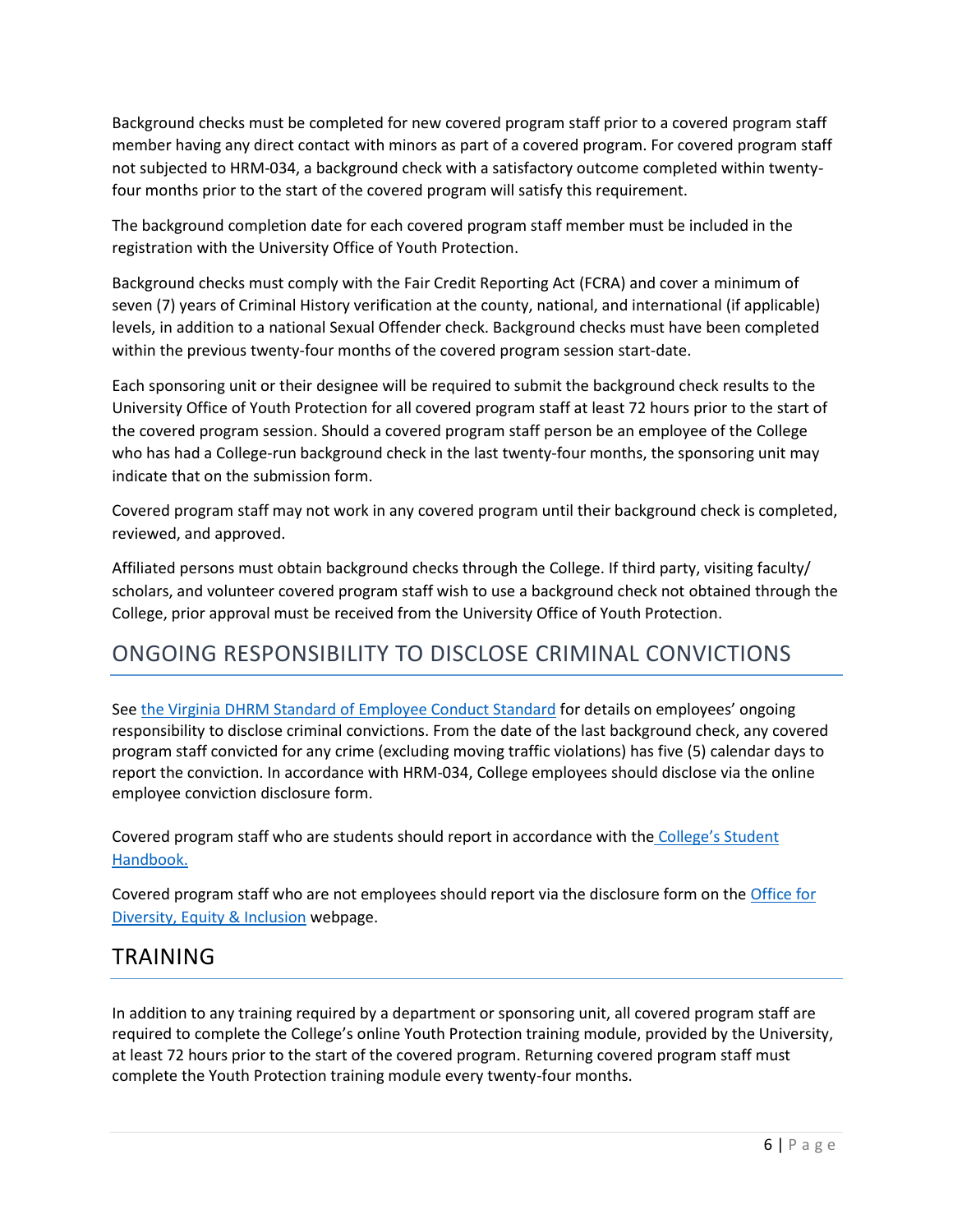# POLICY EXCEPTIONS

The Office for Diversity, Equity & Inclusion and the Office of Youth Protection must approve exceptions to this Policy.

# CODE OF CONDUCT

Covered program staff are expected to adhere to a code of conduct at all times. Se[e Appendix A](#page-11-0) for covered program staff code of conduct.

# RATIOS OF COVERED PROGRAM STAFF TO MINORS

For residential covered programs, the minimum number of covered program staff to minors will be one covered program staff per the ratios below:

| <b>Age Group</b>  | <b>Number of Minors</b> | <b>Staffing Requirement</b>                                                 |  |
|-------------------|-------------------------|-----------------------------------------------------------------------------|--|
| 4 - 5 years old   |                         | Minimum of 1 covered program staff per the<br>number of minors noted by age |  |
| 6 - 8 years old   | 6                       | group. Example: group of 6 $4 - 5$ years old"                               |  |
| 9 - 14 years old  | 8                       | requires 2 staff members.                                                   |  |
| 15 - 17 years old | 10                      |                                                                             |  |

For non-residential covered programs, the minimum number of covered program staff to minors will be one covered program staff per the ratios below:

| <b>Age Group</b>  | <b>Number of Minors</b> | <b>Staffing Requirement</b>                                                                                                                                     |
|-------------------|-------------------------|-----------------------------------------------------------------------------------------------------------------------------------------------------------------|
| 4 - 5 years old   | 6                       | Minimum of 1 covered<br>program staff per the<br>number of minors noted by<br>age group. Example: group<br>of 13 "4 – 5 years old"<br>requires 3 staff members. |
| 6 - 8 years old   | 8                       |                                                                                                                                                                 |
| 9 - 14 years old  | 10                      |                                                                                                                                                                 |
| 15 - 17 years old | 12                      |                                                                                                                                                                 |

For covered programs with minors under the age of four, contact the University Office of Youth Protection for guidance on ratios.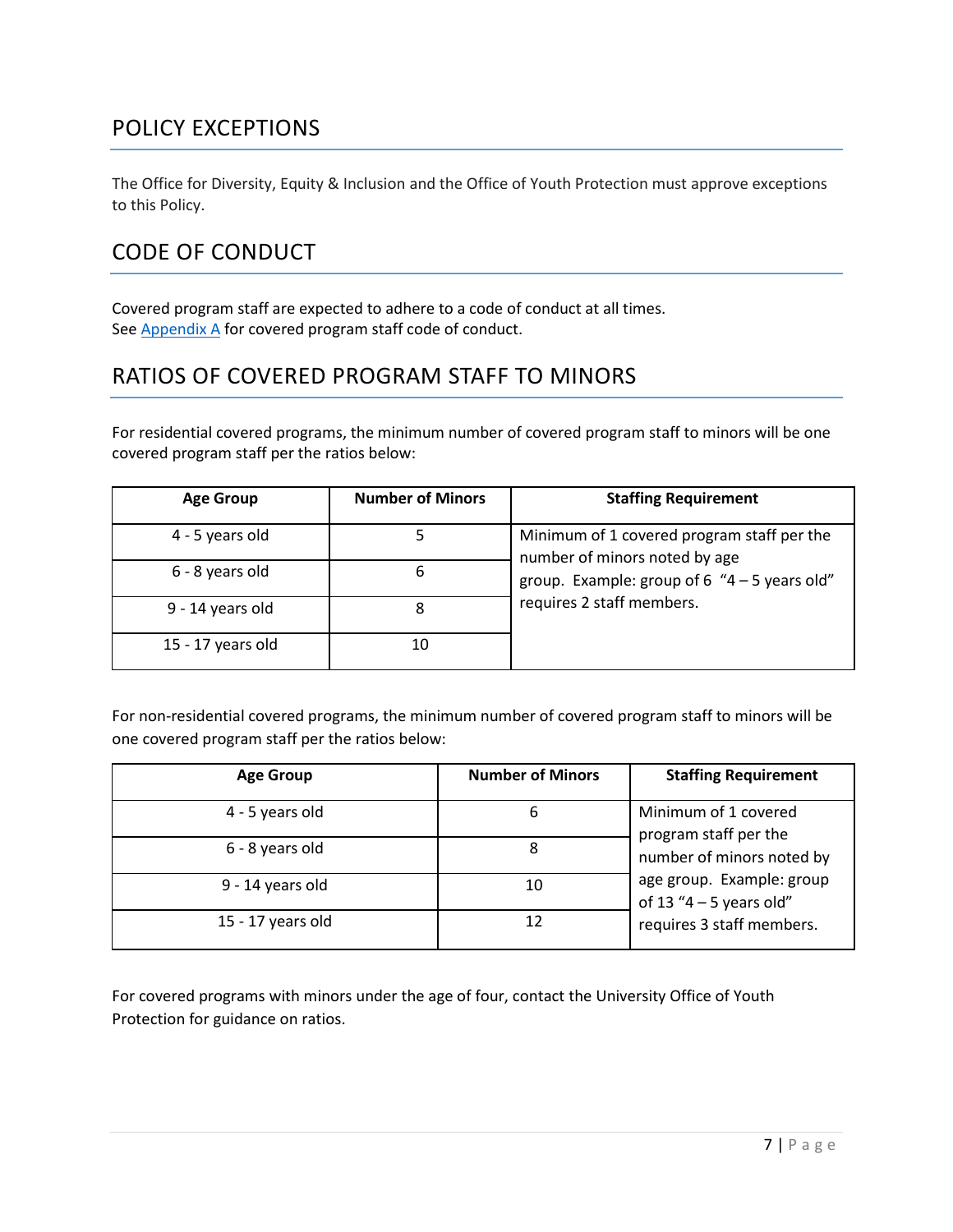### RESPONSIBILITIES

#### *College employees* are responsible for:

• If in their professional or official capacity they have reason to suspect child abuse or neglect, reporting suspected child abuse or neglect to the Virginia Department of Social Services (DSS) via the toll-free child abuse and neglect hotline 1-800-552-7096 and to The Office for Diversity, Equity & Inclusion or the University Office of Youth Protection as soon as possible but not longer than 24 hours after having reason to suspect an offense.

#### The UVA *Office of Youth Protection* is responsible for:

- Determining if a program or activity is to be considered a "covered program;"
- Providing centralized program registration and Youth Protection training;
- Approving a covered program to operate based on compliance with registration; training, and background checks;
- Collecting reports of suspected child abuse and neglect; and
- Maintaining a list of covered programs.

#### The UVA Wise **Office for Diversity, Equity & Inclusion** is responsible for:

- Being the liaison office between Wise and Charlottesville to communicate and coordinate.
- Assisting UVA Office of Youth Protections around:
	- o Knowledge of a program or activity is to be considered a "covered program;"
	- o Promoting the centralized program registration and Youth Protection training;
	- o Encouraging any and all registration; training, and background checks;
	- o Collecting reports of suspected child abuse and neglect; and
	- o Assisting with maintaining a list of covered programs at Wise.

#### The *Sponsoring Unit* of a covered program is responsible for:

- Designating someone to oversee completion of covered program registration and completion of background checks and required Youth Protection training; Covered programs must be approved by the head of the sponsoring unit*. (See Page 4- A sponsoring unit designee is responsible for registering programs with the University Office of Youth Protection. Access to the Youth Protection Portal to register programs can be requested by emailing youthprotection@virginia.edu and copying dei@uvawise.edu. Registration must be completed no later than thirty (30) calendar days prior to the commencement date of the program)*
- Immediately notifying The Office for Diversity, Equity & Inclusion of any noncompliance;
- Obtaining coverage of insurance for covered programs conducted by third-parties and contacting the Office of College Services to confirm coverage; and
- Ensuring unaffiliated persons have met all facilities requirements for programs.

#### The *Head of a Sponsoring Unit* is responsible for:

• Confirming that a covered program is in keeping with the educational mission of the College; and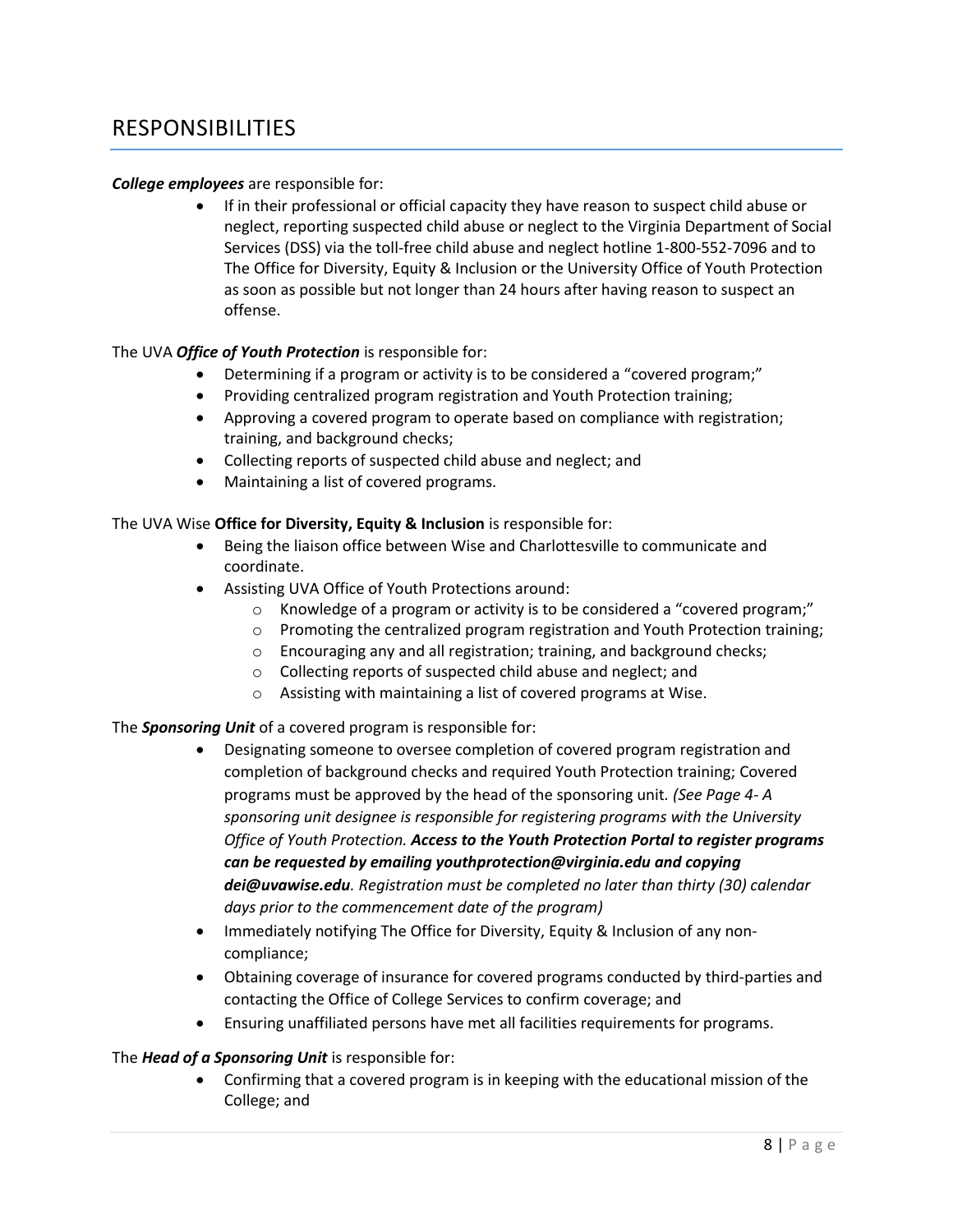• Immediately notifying The Office for Diversity, Equity & Inclusion of any noncompliance.

### *Covered Program Staff* are responsible for:

- If in their professional or official capacity they have reason to suspect child abuse or neglect, reporting suspected child abuse or neglect to the Virginia Department of Social Services (DSS) via the toll-free child abuse and neglect hotline 1-800-552-7096 and to The Office for Diversity, Equity & Inclusion or the University Office of Youth Protection as soon as possible but not longer than 24 hours after having reason to suspect an offense.
- Immediately notifying The Office for Diversity, Equity & Inclusion of any noncompliance;
- Completing required Youth Protection training at least 72 hours prior to the start of the covered program;
- Completing background check requirements at least 72 hours prior to the start of the covered program;
- Establishing procedures for formal transition for custody of care; and
- Submitting training and background check completion information to the sponsoring unit.

# COMPLIANCE WITH POLICY

Any person required to make a report and who fails to do so as soon as possible, but not longer than 24 hours after having reason to suspect a reportable offense of child abuse or neglect, may be fined not more than \$500 for the first failure, and not less than \$1000 for subsequent failures. Persons who knowingly and intentionally fail to make reports in cases involving rape, sodomy, or object sexual penetration, may be guilty of a Class 1 misdemeanor.

Failure to comply with the requirements of this policy may result in disciplinary action up to and including termination in accordance with relevant College policies.

Failure to comply with this policy by unpaid volunteers, interns, and visiting faculty/scholars may result in an end of the assignment.

Failure to comply with this policy by students may result in disciplinary action.

Failure to comply with this policy by third party covered program staff may result in disciplinary action that requires immediate removal from direct contact with minors, and/or College property and facilities.

Questions about this policy should be directed to the Office for Diversity, Equity & Inclusion.

### PROCEDURES AND RELATED INFORMATION

[The University of Virginia's College at Wise](https://www.uvawise.edu/about/leadership/inclusion) Office for Diversity, Equity & Inclusion

[Information Regarding Criminal Background Checks](https://www.uvawise.edu/wp-content/uploads/2017/04/2017-Staff-Handbook.pdf)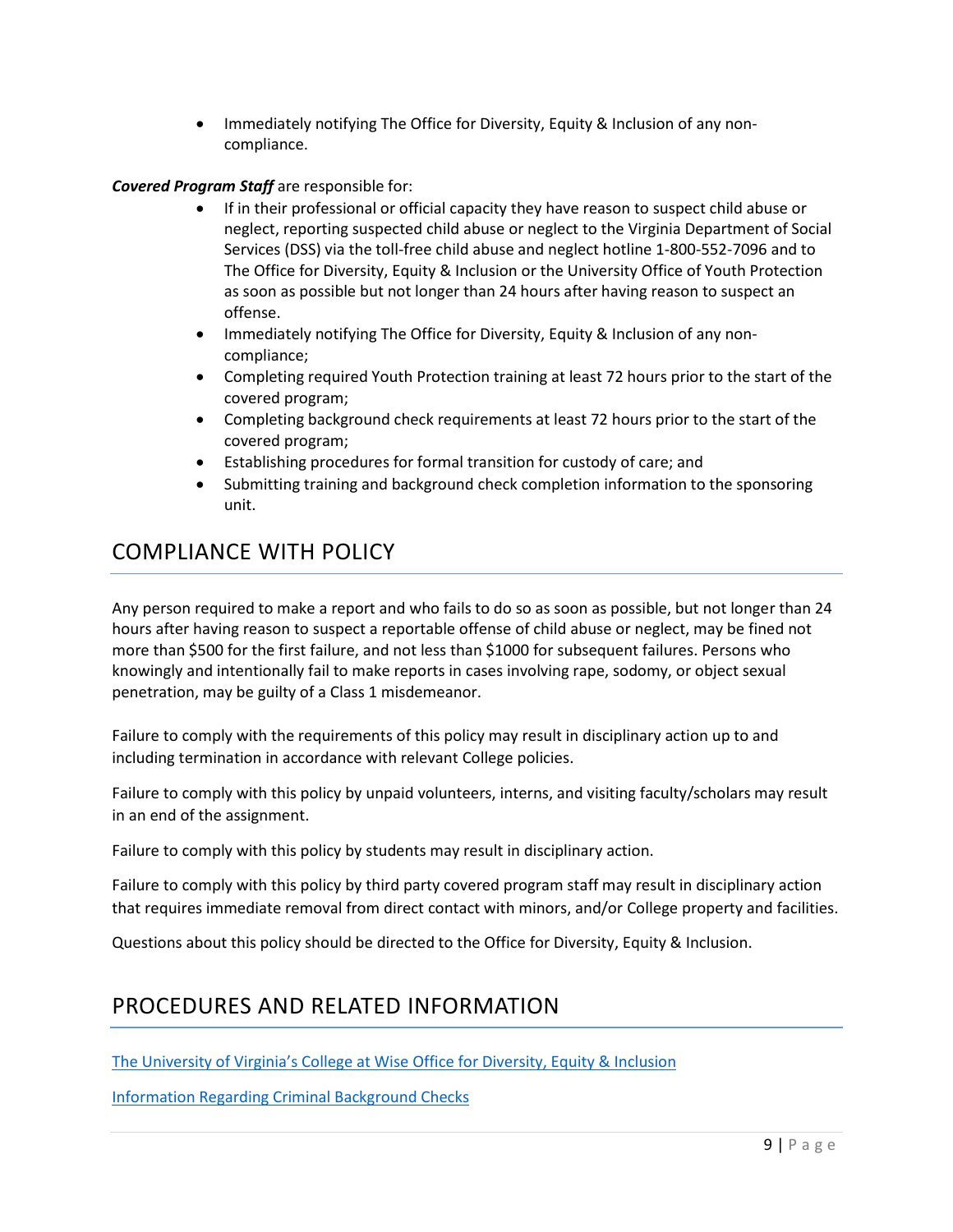[Sexual Misconduct and Interpersonal Violence Policy](https://www.uvawise.edu/wp-content/uploads/2015/08/Sexual-Misconduct-and-Interpersonal-Violence-PolicyFINAL.pdf)

[Use and Management of College-Owned Vehicles](https://www.uvawise.edu/wp-content/uploads/2017/04/2017-Staff-Handbook.pdf)

[Student Handbook](https://www.uvawise.edu/wp-content/uploads/2018/09/uvawise-student-handbook-2018-2019.pdf)

Code of Virginia § 63.2-1509: Requirement that certain injuries to children be reported by physicians, nurses, teachers, etc.; penalty for failure to report.